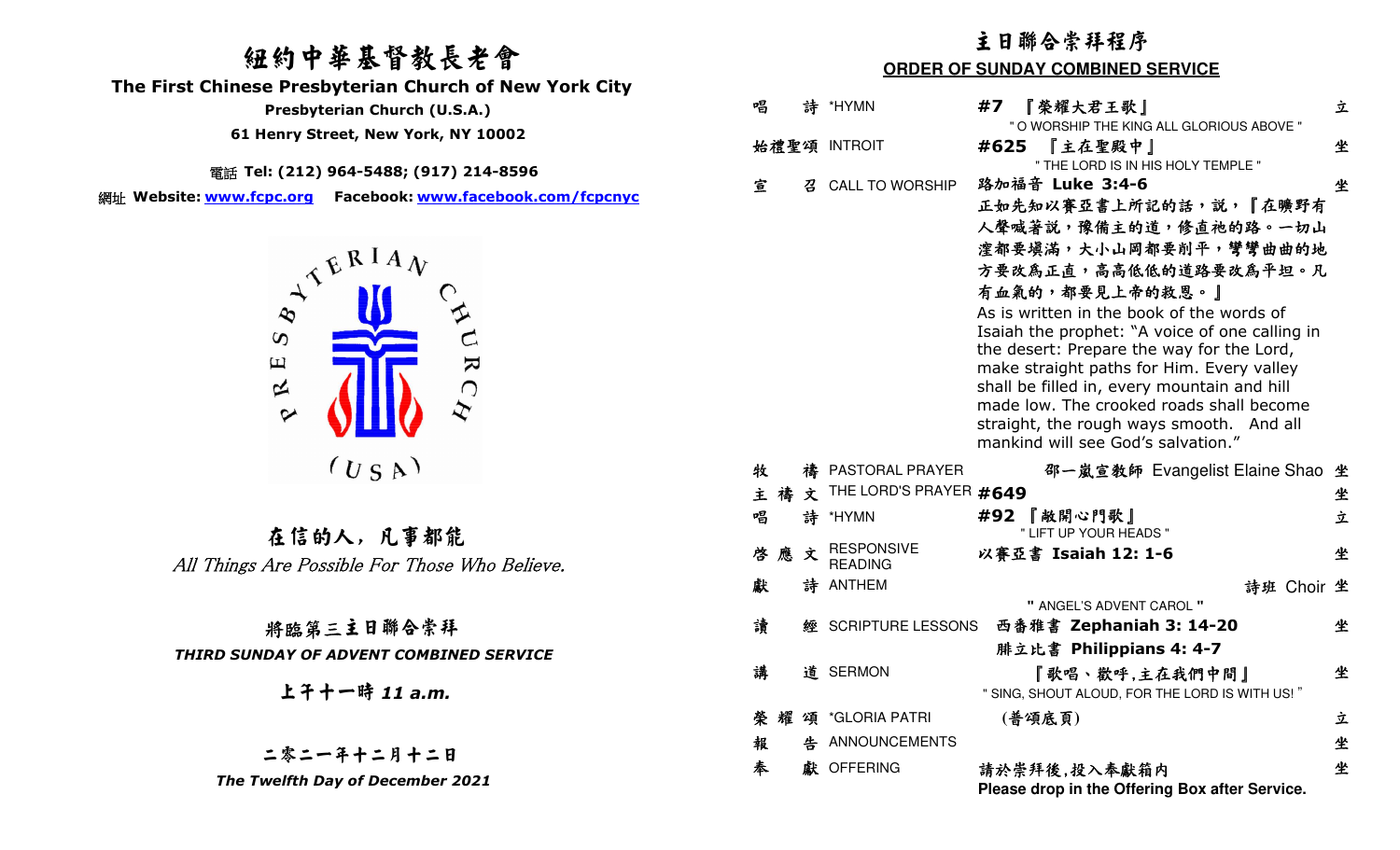# 獻 禮 文 \*OFFERTORY RESPONSE **#644**

差 遣 \*DISMISSAL

方李芳執事 Deacon Frances Fong 立

立

立

立

#### 在聖殿崇拜以後,你們踏進世界去,靠著上帝所賜 的信<sup>心</sup>、愛<sup>心</sup>、智慧和勇氣,使福音得廣傳,上帝的名得榮耀. 阿們!

 Go forth into the world after the Worship Service in the Church Sanctuary, really by God's confidence, love, wisdom and courage, so that the Gospel is spread widely, glory be to the name of God. Amen!

阿 們 頌AMEN\* **#675**

唱 詩 \*HYMN **#87**『久望耶穌歌』

" COME, THOU LONG-EXPECTED JESUS "

**\*please stand**

# 啟應文**:** 以賽亞書 **12: 1-6**

- 主席啓:到那日,你必說:耶和華啊,我要稱謝祢!因為祢雖然向我發怒, 祢的怒氣卻已轉消;祢又安慰了我。
- 會眾應:看哪!上帝是我的拯救;我要倚靠祂,並不懼怕。因為主耶和華 是我的力量,是我的詩歌,祂也成了我的拯救。

#### 啟:所以,你們必從救恩的泉源歡然取水。

 應:在那日,你們要說:當稱謝耶和華,求告祂的名;將祂所行的傳 揚在萬民中,提說祂的名已被尊崇。

### 啟:你們要向耶和華唱歌,因祂所行的甚是美好;但願這事普傳天下。 應:錫安的居民哪,當揚聲歡呼,因為在你們中間的以色列聖者乃為 至大。

#### **Responsive Reading: Isaiah 12: 1-6**

- 1 In that day you will say: "I will praise you, O Lord. Although you were angry with me, your anger has turned away and you have comforted me.
- 2 Surely God is my salvation; I will trust and not be afraid. The Lord, the Lord, is my strength and my song; He has become my salvation."
- 3 With joy you will draw water from the wells of salvation.
- 4 In that day you will say: "Give thanks to the Lord, call on His name; make known

among the nations what He has done, and proclaim that His name is exalted.

- 5 Sing to the Lord, for He has done glorious things; let this known to all the world.
- 6 Shout aloud and sing for joy, people of Zion, for great is the Holy One of Israel among you."

# 講道經文:西番雅書 **3: 14-20**

- **14** 錫安的民哪,應當歌唱!以色列啊,應當歡呼!耶路撒冷的民哪,應當 滿心歡喜快樂**!**
- **15** 耶和華已經除去你的刑罰,趕出你的仇敵。以色列的王-耶和華在你 中間;你必不再懼怕災禍。
- **16** 當那日,必有話向耶路撒冷說:不要懼怕!錫安哪;不要手軟!
- **17** 耶和華-你的上帝是施行拯救、大有能力的主。祂在你中間必因你 歡欣喜樂,默然愛你,且因你喜樂而歡呼。
- **18** 那些屬你,為無大會愁煩,因你擔當羞辱的,我必聚集他們。
- **19** 那時,我必罰辦一切苦待你的人,又拯救你瘸腿的,聚集你被趕出的。 那些在全地受羞辱的,我必使他們得稱讚,有名聲。
- **20** 那時,我必領你們進來,聚集你們;我使你們被擄之人歸回的時候,就 必使你們在地上的萬民中有名聲,得稱讚。這是耶和華說的。

# Scripture Lesson: **Zephaniah 3: 14-20**

- 14 Sing O Daughter of Zion; shout aloud, O Israel! Be glad and rejoice with all your heart, O Daughter of Jerusalem!
- 15 The Lord has taken away your punishment, He has turned back your enemy. The Lord, the King of Israel, is with you; never again will you fear any harm.
- 16 On that day they will say to Jerusalem, "Do not fear, O Zion; do not let your hands hang limp.
- 17 The Lord your God is with you, He is mighty to save. He will take great delight in you, He will quiet you with His love, He will rejoice over you with singing."
- 18 "The sorrows for the appointed feasts I will remove from you; they are a burden and a reproach to you.
- 19 At that time I will deal with all who oppressed you; I will rescue the lame and gather those who have been scattered. I will give them praise and honor in every land where they were put to shame.
- 20 At that time I will gather you; at that time I will bring you home. I will give you honor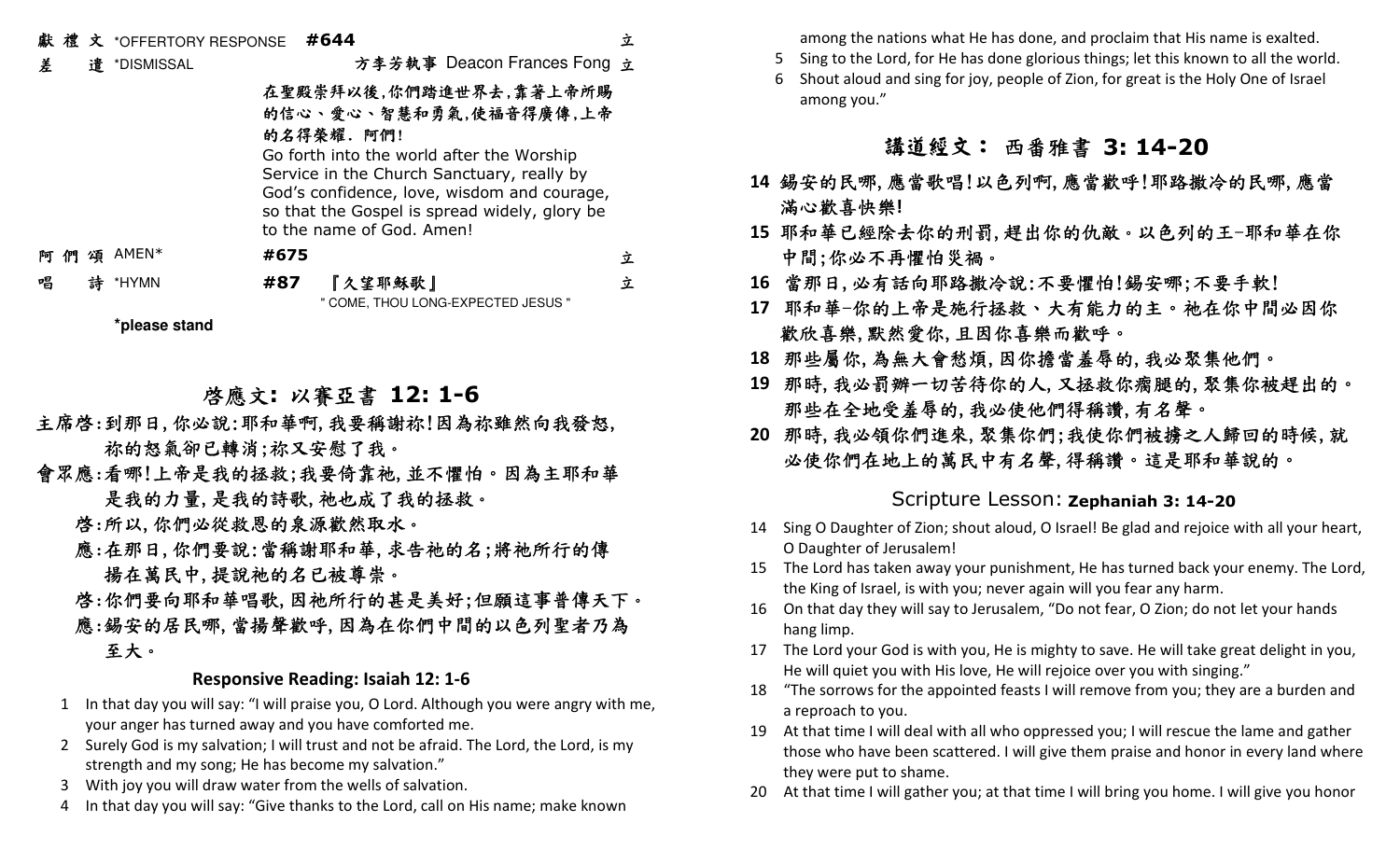and praise among all the peoples of the earth when I restore your fortunes before your very eyes," says the Lord.

## 講道經文:腓立比書 **4: 4-7**

- 你們要靠主常常喜樂。我再說,你們要喜樂。 **4**
- 當叫眾人知道你們謙讓的心,主已經近了。 **5**
- 應當一無掛慮,只要凡事藉著禱告,祈求,和感謝,將你們所要的告 **6** 訴上帝。
- 上帝所賜出人意外的平安必在基督耶穌裏保守你們的心懷意念。**7**

## Scripture Lesson: **Philippians 4: 4-7**

- 4 Rejoice in the Lord always. I will say it again: Rejoice!
- 5 Let your gentleness be evident to all. The Lord is near.
- 6 Do not be anxious about anything, but in everything, by prayer and petition, with thanksgiving, present your requests to God.
- 7 And the peace of God, which transcends all understanding, will guard your hearts and your minds in Christ Jesus.

# 報告事項

#### **1.**歡迎首次參加主日崇拜之新朋友,盼望你能繼續參加聚會,散會後請留下姓名, 通訊處及電話與司事,以便教會與你聯絡。

 *We extend our welcome to those who are worshipping with us for the first time today. Please leave your name, address and phone number with the ushers so that we can contact you in the future. We hope to see you again.* 

- **2.**祈禱會: 逢禮拜四下午二時在本堂舉行,歡迎各兄姊屆時參加。
- **3.** 伉儷團契例會: 今主日下午二時舉行,請各團友屆時參加。
- **4.** 婦女部例會**:** 下主日崇拜後在二樓舉行**,**請各姊妹屆時參加。
- **5.** 各兄姊於教會辦公時間內每日上午九時至下午五時可用本堂電話 **(212) 964-5488**或手提電話 **(917) 214-8596**聯絡同工。
- **6.** 教友個人資料 (如住址、電話、電郵等) 如有更改,請通知本堂,以便更新 作日後保持聯絡之用。
- **7.** 本堂在網址 **www.fcpc.org** 上載主日週刊,講道錄音,請瀏覽及收聽。

1999年ままま参考を発生、後半、14:4-7<br>
\* 今何を集まを発き、会長期、公民・社会・4:4-7<br>
\* 今何を集まを発表し、全身に、また、また、また、また、また、また、また、また、 come Come Come Come Come Come in An origin and reason controlled by English and the same of our point of the paint of the sam

**紐約中華基督教⻑老會誠聘主任牧師。** 

**具美國⻑老會 (Presbyterian Church USA) 認同之神學學位,** 

**三年服務堂會經驗, 需能講流利粵語, 及具備英語溝通能力。** 

#### **請寄履歷致:PNC,**

The First Chinese Presbyterian Church

61 Henry Street, New York, NY 10002, <u>或電郵 f<mark>cpcsession@gmail.com</mark></u>

The First Chinese Presbyterian Church is seeking a Pastor (Head of Staff). The candidate should possess qualifications acceptable by the Presbyterian Church (USA) for Minister of Word and Sacrament, with 3 years of pastoral experience, and fluency in Cantonese and spoken English.Please send resume to: PNC, The First Chinese Presbyterian Church,61 Henry Street, New York, NY10002, or Email: fcpcsession@gmail.com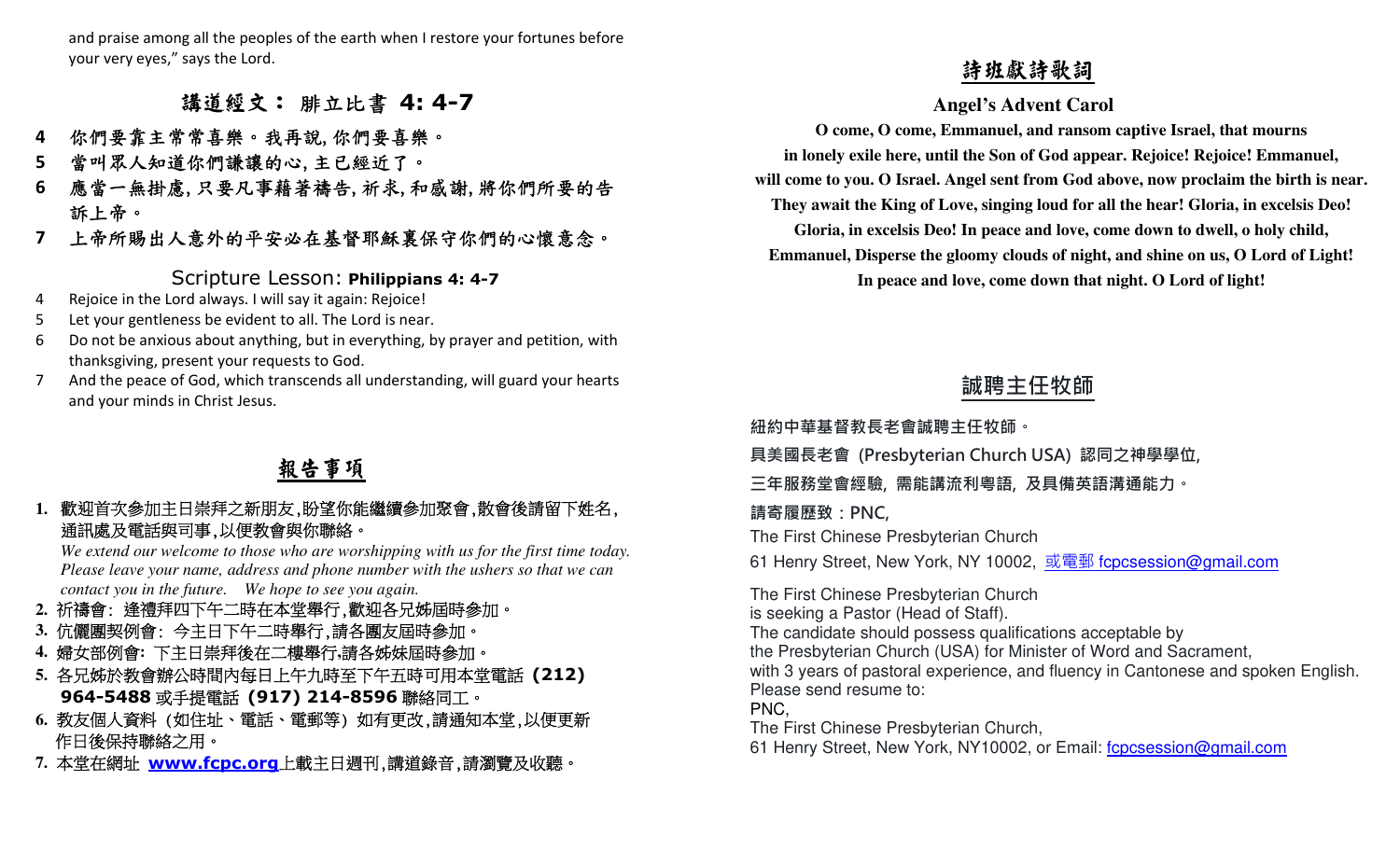# **誠聘 Position Vacant**

## 主日崇拜事奉人員

|                                                           | 视特 POSITION VACANT                                                                                                                                                                                                                                                                                                                                                                                                   |                  | <u>代禱事項</u>                                                                                                                                                                                                                                       |
|-----------------------------------------------------------|----------------------------------------------------------------------------------------------------------------------------------------------------------------------------------------------------------------------------------------------------------------------------------------------------------------------------------------------------------------------------------------------------------------------|------------------|---------------------------------------------------------------------------------------------------------------------------------------------------------------------------------------------------------------------------------------------------|
|                                                           | 紐約中華基督教長老會誠聘幹事。<br>須有大學學歷; 能講流利粵語; 及具備英語 · 華語溝通能力;                                                                                                                                                                                                                                                                                                                                                                   |                  | 1.為本堂各同工、全體長老、執事、董事及領袖們在教會中事奉的心志禱告。<br>2.為祈禱會禱告。求聖靈感動更多弟兄姊妹同心合意為教會守望。                                                                                                                                                                             |
| 中,英文,電腦打字。                                                |                                                                                                                                                                                                                                                                                                                                                                                                                      |                  | 3.願本堂藉著崇拜、關懷、社區服務、網絡廣播節目                                                                                                                                                                                                                          |
| Please send resume to:<br><b>Administrative Assistant</b> | 請寄履歷致:Administrative Assistant<br>The First Chinese Presbyterian Church<br>61 Henry Street, New York, NY 10002, 或電郵 fcpcny@yahoo.com<br>The First Chinese Presbyterian Church<br>is seeking an Administrative Assistant:<br>The candidate should have some college credits; fluency in Cantonese;<br>spoken English and Mandarin; and ability to type English and Chinese.<br>The First Chinese Presbyterian Church, |                  | 廣傳福音。<br>4.為身體和心靈軟弱的弟兄姊妹禱告。求主醫治,使他們早日康復:<br>吳秀琼女士、林伍新蘭女士、陳玉金女士、張淑德女士、劉浪波夫人、<br>黃德夫人、王金鐲先生。<br>5.為本堂聘牧事工禱告。求主差遣合適主任牧師來牧養教會。<br>6.為本堂聘請幹事禱告。求主差遣合適同工來協助堂務。<br>7.為弟兄姊妹未信主的親友禱告。<br>8.為教友大會選出之 2022-2024 年度侯任執行長老、受職執事、董事、社區<br>事工委員及 2022 年度提名委員會禱告。 |
|                                                           | 61 Henry Street, New York, NY10002, or Email: fcpcny@yahoo.com                                                                                                                                                                                                                                                                                                                                                       |                  |                                                                                                                                                                                                                                                   |
|                                                           | 主日崇拜事奉人員                                                                                                                                                                                                                                                                                                                                                                                                             |                  |                                                                                                                                                                                                                                                   |
|                                                           | 今主日(十二月十二日)                                                                                                                                                                                                                                                                                                                                                                                                          | 下主日(十二月十九日)      |                                                                                                                                                                                                                                                   |
|                                                           | 将臨第三主日聯合崇拜                                                                                                                                                                                                                                                                                                                                                                                                           | 将臨第四主日暨聖誕聯合崇拜    |                                                                                                                                                                                                                                                   |
| 講員/主席                                                     | 邵一嵐宣教師 / 方李芳執事                                                                                                                                                                                                                                                                                                                                                                                                       | 李澤華牧師 /<br>梁美娥長老 |                                                                                                                                                                                                                                                   |
| 指揮/司琴                                                     | 林主恩先生 / 江友正女士                                                                                                                                                                                                                                                                                                                                                                                                        | 林主恩先生 / 江友正女士    |                                                                                                                                                                                                                                                   |
| 招<br>待                                                    | 唐顯慶長老                                                                                                                                                                                                                                                                                                                                                                                                                | 雷甄惠珍執事           |                                                                                                                                                                                                                                                   |
| 音響/錄音                                                     | 黄惠賜執事                                                                                                                                                                                                                                                                                                                                                                                                                | 黄惠賜執事            |                                                                                                                                                                                                                                                   |
|                                                           | 花<br>獻                                                                                                                                                                                                                                                                                                                                                                                                               |                  |                                                                                                                                                                                                                                                   |
|                                                           | 伍黃碧霞女士紀念胡關琴英執事,余伍極好女士,陳李小嫦女士<br>陳盧秀華執事紀念翁譚雁清姐妹<br>李許妙梨長老合家紀念大伯李植光先生<br>朱譚綺琪女士紀念翁譚雁清姊妹                                                                                                                                                                                                                                                                                                                                |                  |                                                                                                                                                                                                                                                   |
|                                                           | Ms. Yuet Ching Yung in memory of mother Mrs. Ngan Ching Tam Yung                                                                                                                                                                                                                                                                                                                                                     |                  |                                                                                                                                                                                                                                                   |

## 獻 花

- 
- 

- 
- 
- 
- 
-